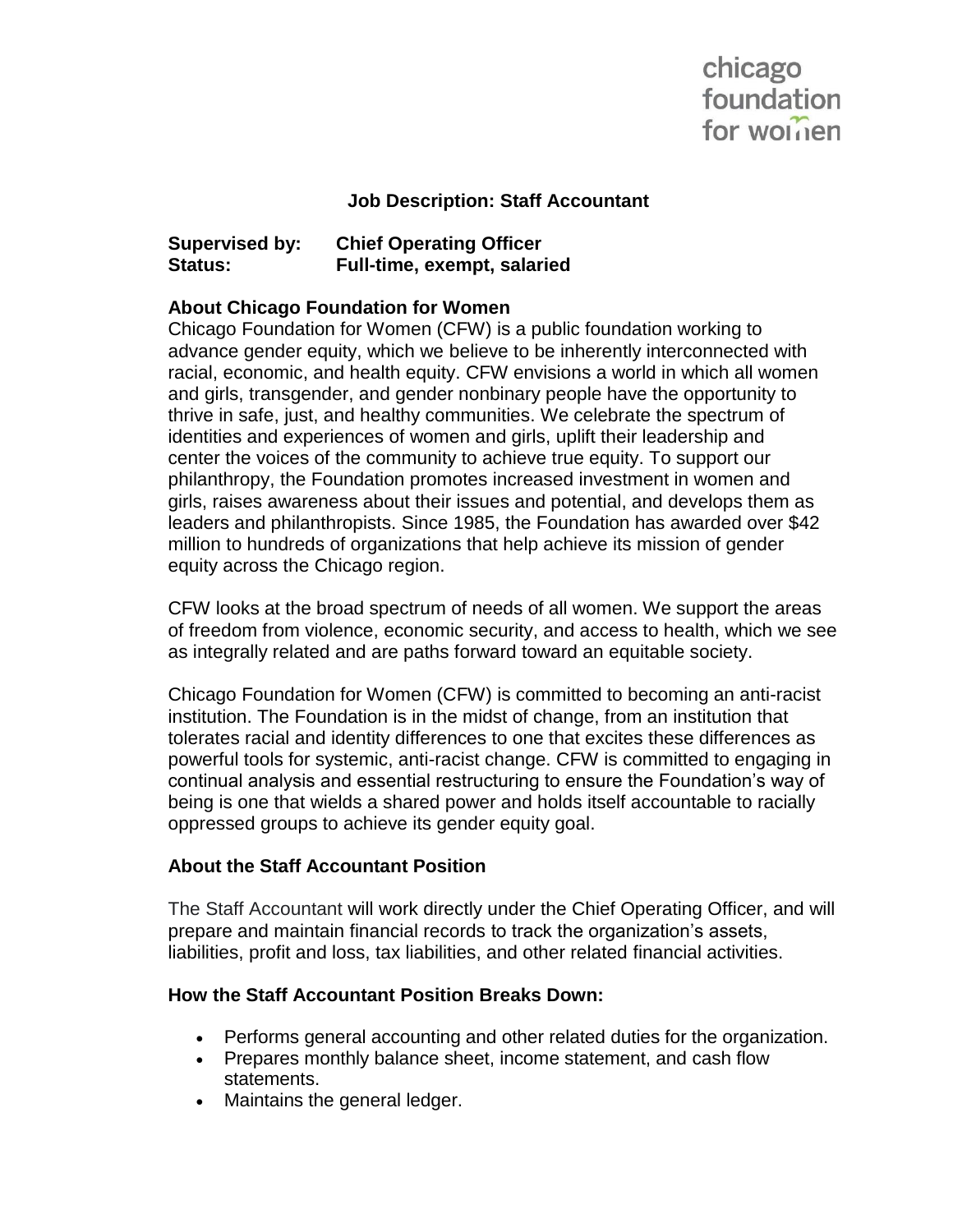# chicago foundation for worrien

- Manage the accounts payable process.
- Reconciles all balance sheet accounts monthly.
- Provides outside auditors with assistance; gathers necessary account information and documents to perform annual audit.
- Assist with filing tax forms with federal, state, and local government agencies.
- Coordinates with software vendor to maintain accounting software systems; recommends updates to enhance the accounting software.
- Maintains knowledge of generally accepted accounting principles (GAAP).
- Process and post daily cash receipts in accounting software (Fund EZ), including check deposits and credit card payments; verify donation/payment type in fundraising program (Raiser's Edge)
- Perform monthly revenue reconciliation between Fund EZ and Raiser's Edge by the 3rd workday of the month
- Update Giving Councils and Giving Circles Fund Balance Statements (monthly basis)
- Update statements and prepare letters to Donor Advised Fund holders (quarterly basis)
- Communicate and enforce purchasing policies and payment requisition procedures with staff and vendors, maintain vendor files

# **Other Finance & Accounting**

- Enter fiscal year operating budget data into Fund EZ
- Reconcile annual grant disbursements by grantee, amount, and fund with Foundant (GMS)

## **Other**

- Attend and actively participate in required educational programs, and departmental and staff meetings
- Update knowledge by participating in educational opportunities; maintaining networks; participating in professional organizations
- Perform other duties as assigned by supervisor and President/CEO

## **Work Environment:**

- This position operates primarily in an office environment that is accessible. Some work at off-site locations may be required and those may not necessarily be fully accessible.
- This role routinely uses standard office equipment such as computers, phones, photocopiers, video conferencing services, scanners, filing cabinets, and fax machines.
- Travel between the main office and other locations may be required
- This position requires attendance during business hours from 9.00am to 5.00pm, Monday through Friday.
- Occasional night and weekend hours are required.
- Workplace is a smoke and drug-free environment.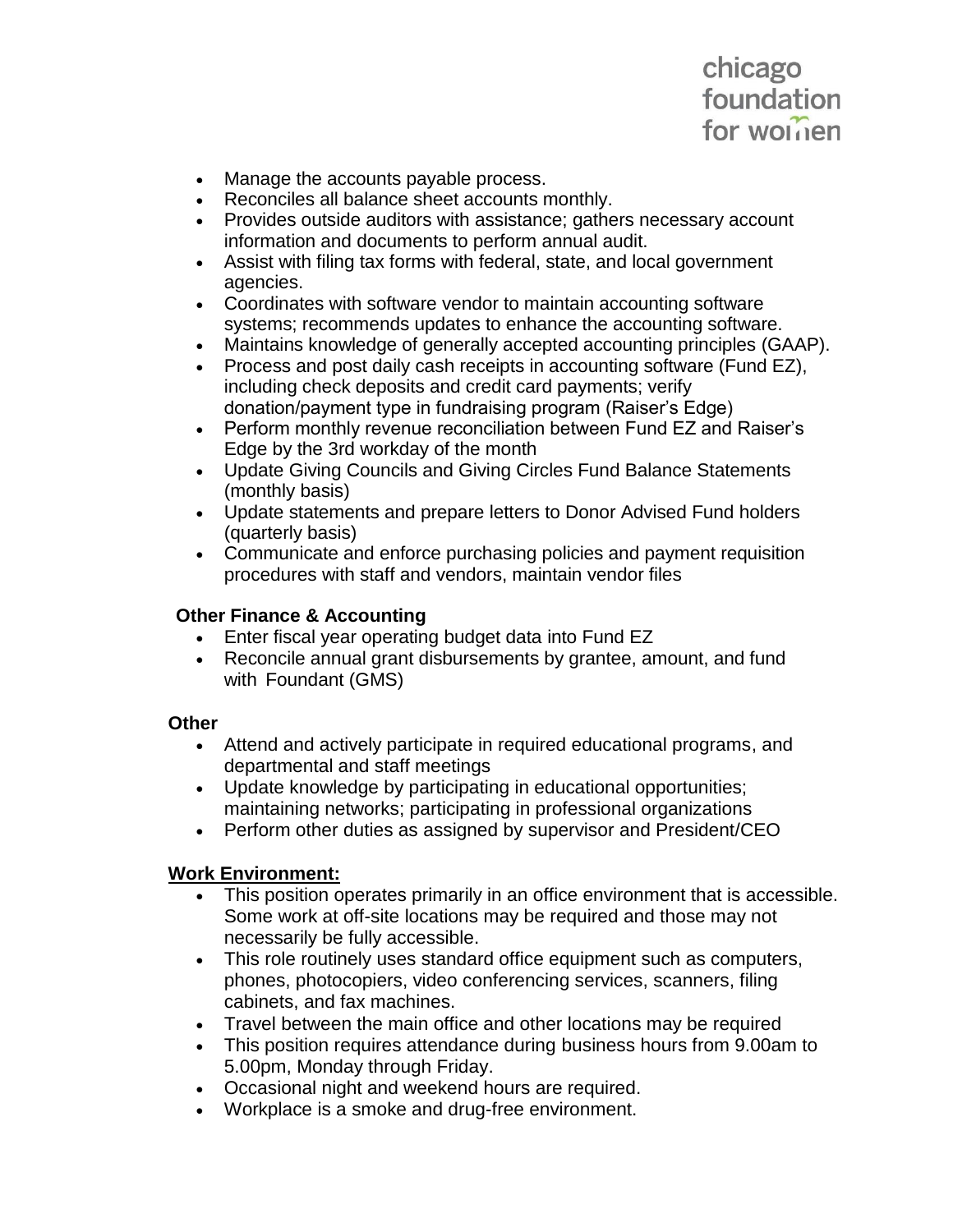# chicago foundation for worrien

- CFW is an equal opportunity employer and seeks to employ qualified individuals based on individual merit. CFW does not discriminate against any individual with respect to the terms and conditions of employment based on that individual's race, sex, age, religion, color, national origin, disability, genetic information, marital status, veteran status, sexual orientation, gender identity or expression, housing status, or any other non-merit factor protected under state, local or federal laws. Equal Employment Opportunity applies to all personnel actions such as recruiting, hiring, compensation, benefits, promotions, training, transfer, termination, and opportunities for training. CFW is committed to a fair and equitable workplace where everyone is a respected and valued member of the team.
- For new employees starting work with the Foundation on or after October 1, 2021, COVID-19 vaccine documentation must be provided within two weeks after the start date. If you believe you qualify for an exception from the requirements of this policy, for medical reasons or sincerely held religious beliefs, you must provide a letter (on letterhead) from your doctor or clergy to the Human Resources Manager. The Foundation will explore potential reasonable accommodations for you that would not cause undue hardship to the Foundation. However, such reasonable accommodations are not required and cannot be guaranteed.

## **Qualifications:**

- Bachelor's degree in Accounting, or related field, required
- 3 or more years of related accounting experience
- Strong analytical thinking and financial reporting
- Understanding of and the ability to adhere to generally accepted accounting principles
- Excellent customer service and communication (writing/editing) skills
- Meticulous attention to detail and ability to multi-task in an environment where priorities can change rapidly
- Must be organized and discrete with highly sensitive and confidential information
- Must be proficient in Microsoft Suite (Access, PowerPoint, Outlook, Excel, Word), and Fund EZ or other accounting experience preferred.
- Passion for CFW's mission; commitment to racial and gender equity
- Ability to work independently and as part of a team
- Able to accept supervision and direction as required.
- Works effectively with all levels of staff, team player.

#### **Compensation:**

CFW offers a competitive compensation package for all positions. Comprehensive benefits package includes: medical, dental, vision, life, short and long-term